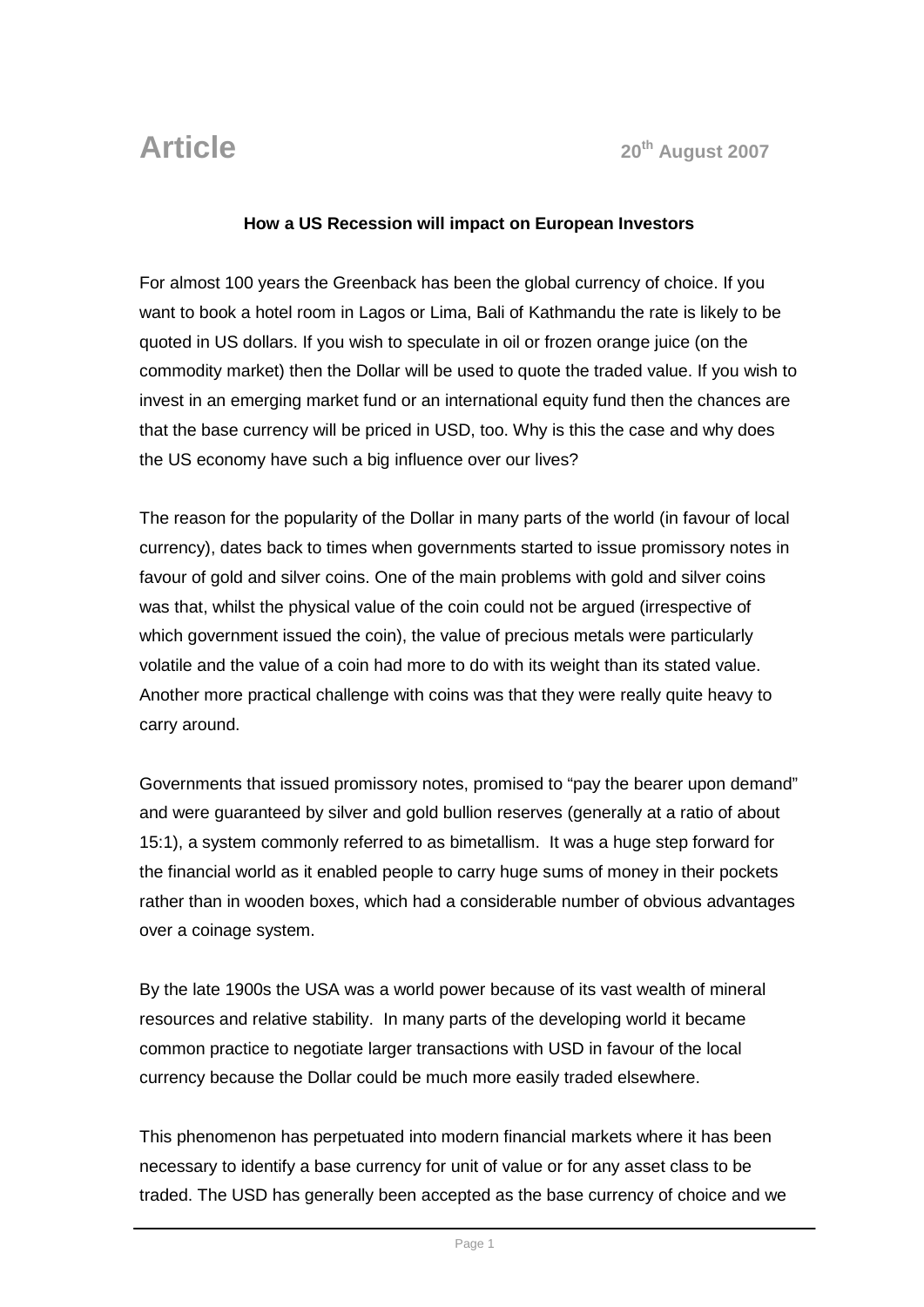therefore see many of the world's commodities such as oil and gas, copper and gold being traded in USD.

The Global trade of the Dollar has been highly advantageous for the growth of the US economy as many have been willing to accept it as a currency medium for investment and have therefore been equally willing to invest in USD-denominated assets, bringing enormous wealth to the country.

For this reason we see a potentially volatile Dollar when any global event occurs as it will generally impact positively or negatively on the value of an asset class. Trade in the asset is a potentially huge market driver for buying or selling USD. The exchange of currency is moderated to a degree if investors keep their Dollars to buy another USDdenominated asset but during times when the Dollar is on a weakening trend it is highly likely that investors will switch to an asset that is valued in a currency that is expected to strengthen in value rather than weaken.

In 1969 the US Government had its first real challenge with the value of commodities because the Gold price started to fall. From 1969 to 1974 the gold price went down from \$900.00 per troy ounce to just \$200.00, a drop of nearly 80% in five years. This spelt trouble for the Federal Government because although the Federal Note was a fantastic medium for transactions, the system still had a fundamental floor because Federal Notes were linked to bullion reserves, which had been decimated as a result of the fall in the gold price. As a result of this, Bimetallism as a currency method was dispensed with and has in fact been unilaterally replaced with notes that are issued on the strength of a government's future revenue expectations (from taxes and other treasury income), a mechanism referred to as the Fiat System, which amazingly enough, is un-backed by any physical asset at all and a holder of a note has no right to demand an asset such as gold or silver from the government in exchange for a note.

The USD is backed by future claims to wealth of American taxpayers (and other income sources to the United States Treasury), and many believe that the Dollar has little intrinsic value except for the value of the paper, and is only valuable as a medium of exchange. To support this position, in 1963 the words "Shall pay the bearer upon demand" were removed from all newly issued Federal Reserve notes.

Today we face a global financial market where many assets are traded in USD, a currency that has a particularly fragile future. It is a currency that is totally dependant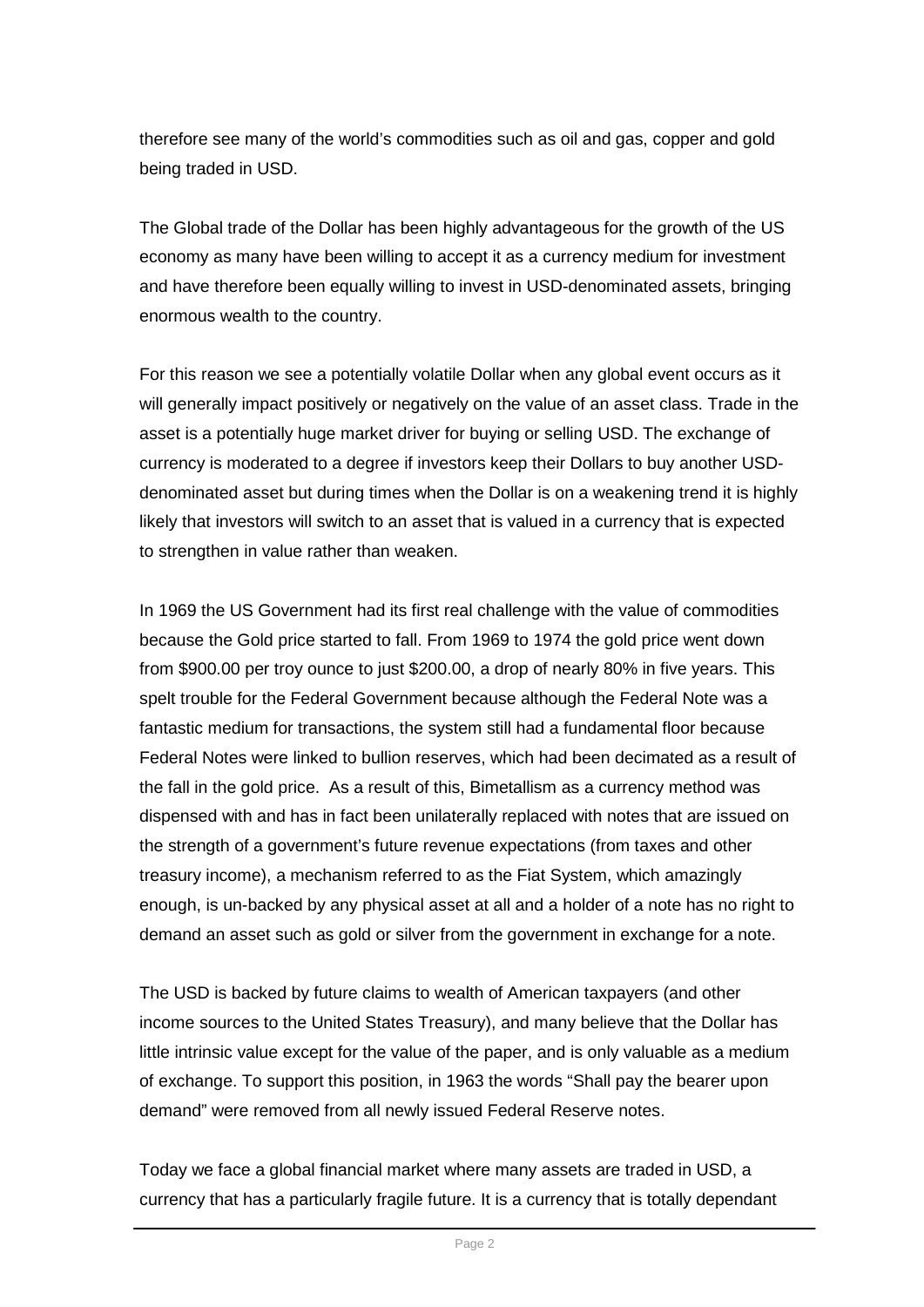upon the strength of the United States economy and the value of its legal tender is reliant upon the ability of the Federal Reserve to indemnify the value of the money in circulation against its future revenue expectations, the outlook for which is particularly bleak as we could be on the precipice of the largest recession the world has seen in recent years.

We have seen global equity markets react extremely negatively to the fact that Federal Interest Rates have been too high for too long, putting immense pressure on the domestic housing market and forcing mortgage foreclosures on many sub-prime borrowers. The irony of this is that the interest rates have been kept so high to control rising inflation. In simple terms the Fed has increased the cost of borrowing to a) leave people with less money to spend once they have paid their mortgage and other debts; and to b) stop people borrowing more money because of the cost of doing so. This is quite a simplistic analogy but it is a bit like an oil tanker coming in to port – you need to slow the engines down a good twenty miles before you get there because of the size and weight of the vessel. If the tanker only took this precaution ten miles before reaching port the captain knows he will not stop in time and a collision, although some way off, is assured.

The impact on the US property market is the same. By the time the results of high interest rates become apparent, it could be heavily argued that the interest rates have been too high for too long and the impact is wide spread.

The knock on effect of sub-prime borrowers defaulting on mortgages is that property prices (that are already depressed in some states because of the high cost of borrowing), will fall further, causing a domestic housing recession and huge losses for the lenders involved. In the case of the US Sub-Prime Mortgage Market a lot of this debt has been packaged up in bond issues and sold off to other financial institutions. To finalise the analogy; we are now ten miles away from port, we know that these losses are going to manifest as foreclosures will start to occur for those people that were unable to pay their mortgages six months ago and for those people that have just reached a point where they cannot pay their mortgages, the rate cuts will have come too late and they too may lose their homes too. The sale of each property will generate a loss to the bond issues involved and subsequent losses for any number of financial institutions around the world.